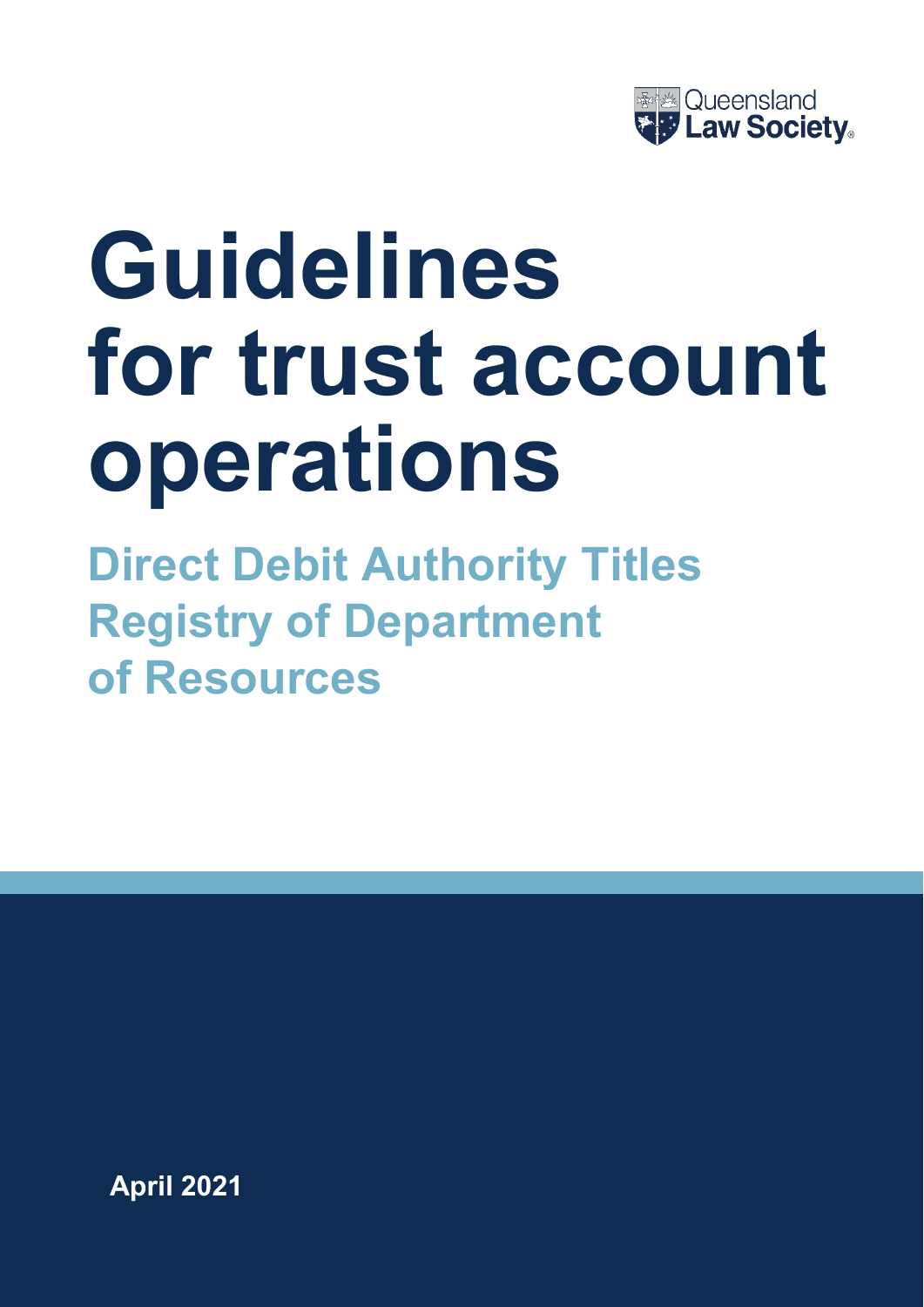# Trust Guidelines for trust account operations

**Direct Debit Authority Titles Registry of Department of Resources**

## **Copyright**

 $\overline{\phantom{a}}$ 

All intellectual property in relation to this material (including any copyright notice and disclaimer) belongs to Queensland Law Society (QLS) and is protected by Australian and international copyright and other intellectual property laws. You may not do anything which interferes with or breaches those laws or the intellectual property rights in the content. The material cannot be used, reproduced by any process, electronic or otherwise, or adapted without the specific permission of QLS apart from any use permitted under the *Copyright Act 1968*.

QLS logo is a trademark of QLS. QLS does not grant any licence or right to use, reproduce or adapt QLS logo without express written permission of QLS.

### **Queensland Law Society**

179 Ann Street, Brisbane, Qld 4000 GPO Box 1785, Brisbane Qld 4001 1300 367 757 | **[qls.com.au](http://qls.com.au/)**

### **Disclaimer**

Care has been taken in the preparation of the material in this document. However, QLS does not warrant the accuracy, reliability or completeness or that the material is fit for any particular purpose. By using the information, you are responsible for assessing the accuracy of the material and rely on it at your own risk.

To the extent permitted by law, all other representations, conditions or warranties, whether based in statute, common law (including in negligence) or otherwise are excluded. QLS does not accept any liability for any damage or loss (including loss of profits, loss of revenue, indirect and consequential loss) incurred by any person as a result of relying on the information contained in this document.

The information is provided as part of an educational program and is not given in the context of any specific set of facts pertinent to individual persons. The instruction is not legal advice and should not be construed as such. The information is provided on the basis that all persons accessing the information contained in this document undertake responsibility for assessing the relevance and accuracy of its content.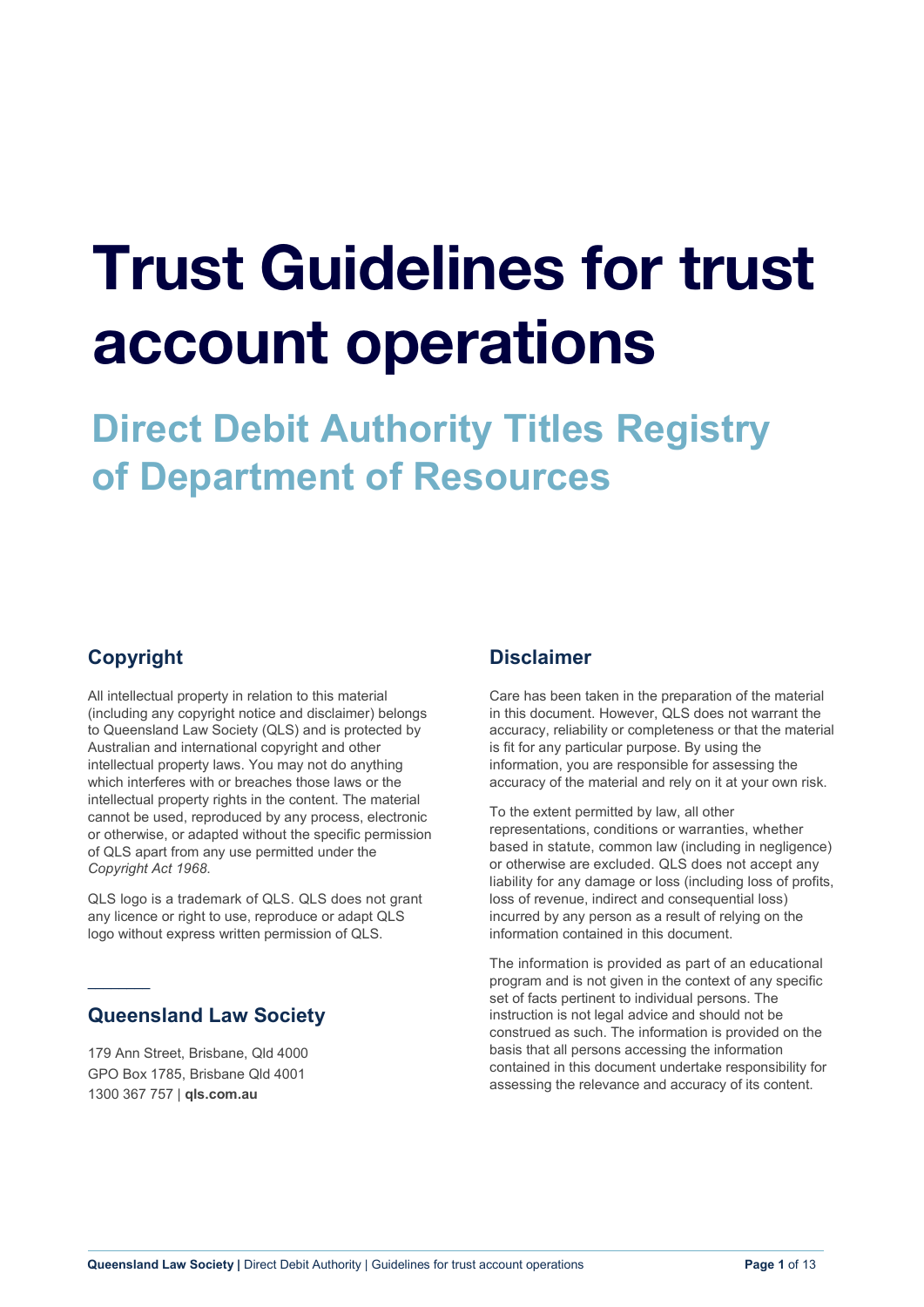# **Table of Contents**

| 1 <sub>1</sub> |                |                                                                  |  |  |  |
|----------------|----------------|------------------------------------------------------------------|--|--|--|
|                | 1.1            |                                                                  |  |  |  |
|                | 1.2            |                                                                  |  |  |  |
|                | 1.3            |                                                                  |  |  |  |
| 2.             |                | Authorising Direct Debit payments with Department of Resources 4 |  |  |  |
| 3.             |                |                                                                  |  |  |  |
|                | 3.1            |                                                                  |  |  |  |
|                | 3.2            |                                                                  |  |  |  |
| 4.             |                |                                                                  |  |  |  |
| 5.             |                |                                                                  |  |  |  |
| 6.             |                |                                                                  |  |  |  |
|                | 61             |                                                                  |  |  |  |
|                | 6.2            |                                                                  |  |  |  |
| $\mathbf{7}$ . |                |                                                                  |  |  |  |
|                | 7 <sub>1</sub> |                                                                  |  |  |  |
|                | 7.2            |                                                                  |  |  |  |
| 8.             |                |                                                                  |  |  |  |
|                |                |                                                                  |  |  |  |
|                |                |                                                                  |  |  |  |
|                |                |                                                                  |  |  |  |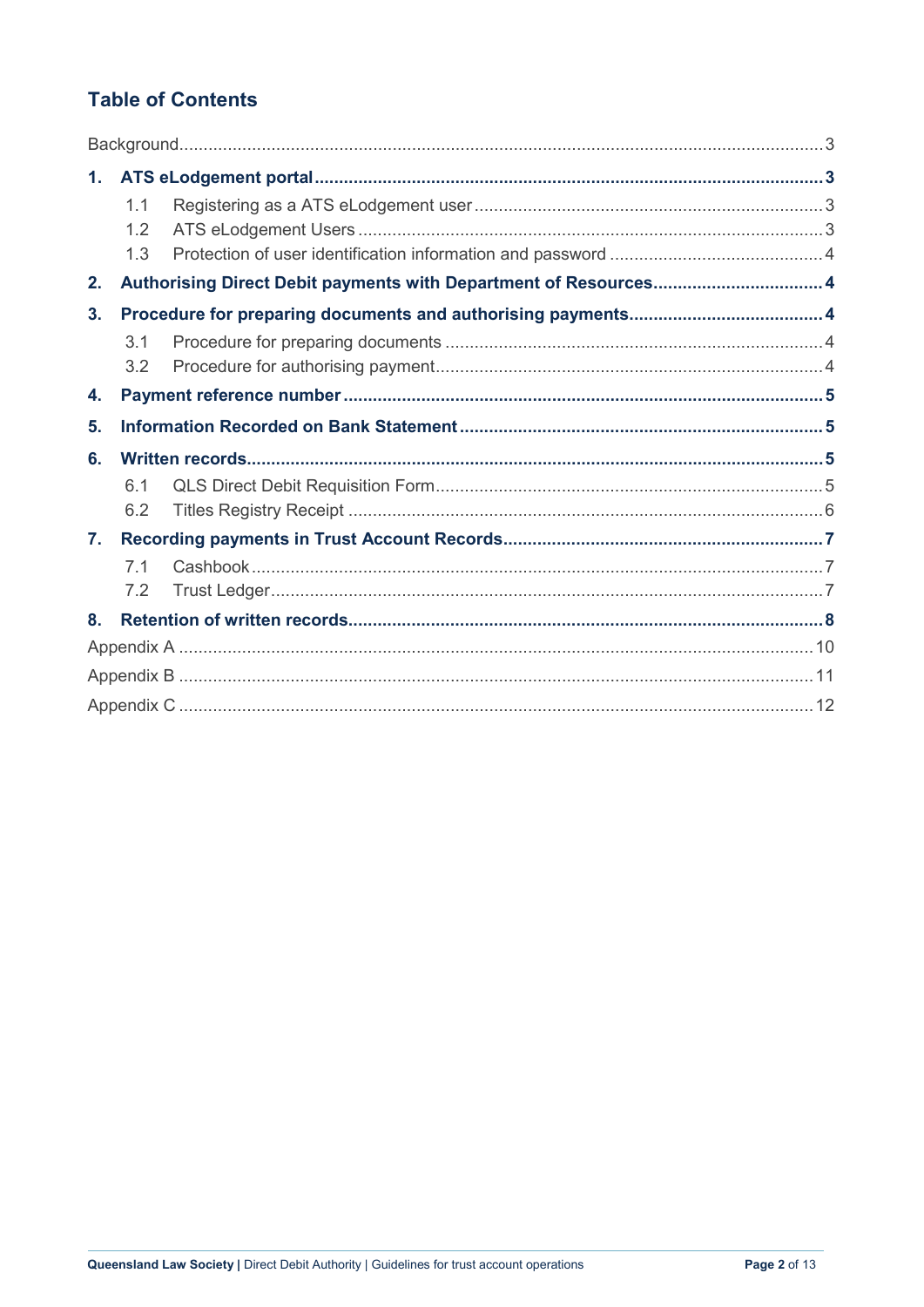# <span id="page-3-0"></span>**Background**

Pursuant to section 250(1) of the *Legal Profession Act 2007* ("the Act") a Queensland law practice cannot disburse money from a law practice trust account, or controlled money account, by electronic funds transfer unless the law practice has been authorised by the Queensland Law Society ("the Society") to do so.

Direct debit authority payments are a form of electronic funds transfer.

The Titles Registry of the Department of Resources has submitted an application for the Society to authorise all Queensland law practices to make payments to the Department of Resources by direct debit authority payments from law practice trust accounts. In April 2021, the Society issued the first Direct Debit Authorities Titles Registry of Department of Resources Guidelines for trust account operations.

The Department of Resources has a web based electronic lodgement portal for Titles Registry documents, called the Automated Titles System (ATS) Electronic Lodgement portal (eLodgement), which provides a secure platform by which direct debit payments of lodgement fees can be made.

Payments via ATS eLodgement can only be made to the Department of Resources and cannot be made for more than the amount of lodgement that is payable in respect of the matter.

The Society has delegated to the General Manager of the Regulation Department, the power to authorise Queensland law practices to make lodgement payments to the Department of Resources by direct debit authority payments via ATS eLodgement from law practice trust accounts.

# <span id="page-3-1"></span>**1. ATS eLodgement portal**

#### <span id="page-3-2"></span>**1.1 Registering as a ATS eLodgement user**

The law practice, once approved by the Society, gives a direct debit authority to its financial institution that authorises the financial institution to permit the Department of Resources to electronically withdraw money from the law practice's trust bank account.

The law practice enters into an agreement with the Department of Resources when it registers as a user of the ATS eLodgement portal. This allows the Department of Resources to withdraw money from the law practice's trust bank account, if the law practice has given a specific authorisation to the Department of Resources to withdraw the money from the law practice trust bank account.

The specific authorisation is given to the Department of Resources by the law practice via the lodgement function in the ATS eLodgement portal. The Department of Resources cannot withdraw money from the law practice trust bank account unless the Department of Resources has been specifically authorised by the law practice to do so.

### <span id="page-3-3"></span>**1.2 ATS eLodgement Users**

The ATS eLodgement portal provides for different user levels:

- 1.2.1 A standard user (creator) who can create, save and submit draft records to another user within the law practice for approval – this type of user cannot authorise payments;
- 1.2.2 A standard user (payer), given admin rights by a super user, who can authorise payments in respect of transactions which have been assessed; and
- 1.2.3 A super user who can do everything a standard user can do and can control which users can authorise payments by adding, deleting and varying the access levels of existing users. This user will be assigned as part of the agreement with the Department of Resources.

The law practice controls which users have authorising access via an admin rights maintenance function – only available to a super user.

Only a solicitor, who is a signatory to the trust bank account, can be given an access level that permits the user to authorise payments – this is controlled by the law practice.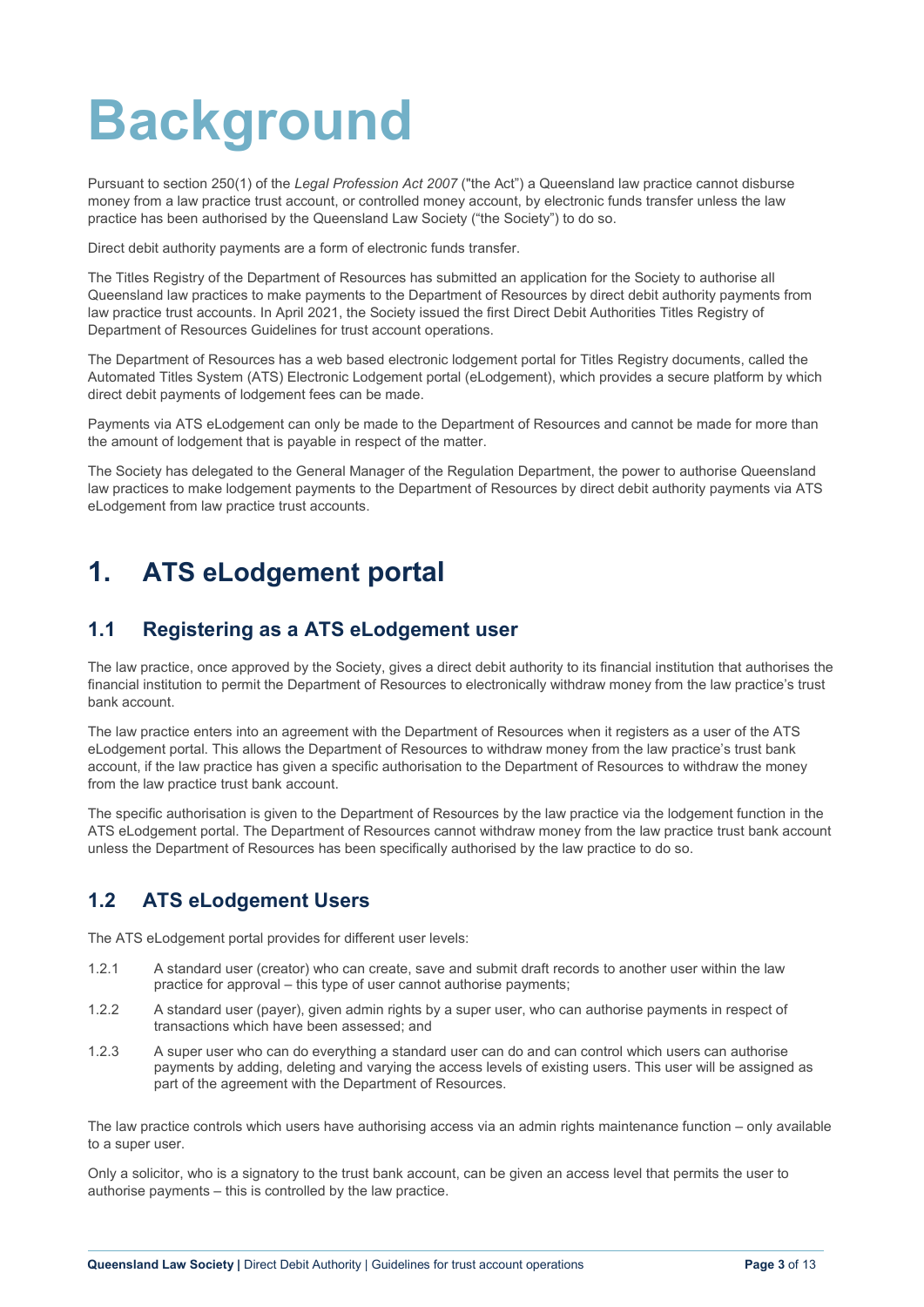### <span id="page-4-0"></span>**1.3 Protection of user identification information and password**

The ATS eLodgement agreement includes a three factor authentication process where, in addition to a username and password, users are required to utilise a SecurID token to navigate department firewalls and which needs to be successfully validated before being presented with the screen to enter username and password credentials.

Note: The SecurID token is charged to law practice as \$110.00 per annum. Please note that this fee may be subject to changes and the fee is current as at the date these Guidelines were published by the Society.

It is imperative that username and password information of admin users, payments authorisers and super users, are kept secure. Under no circumstances should an authorised trust account signatory share these details with another person. Nor is an authorised trust account signatory to store them in a way that another person may easily gain access to them.

# <span id="page-4-1"></span>**2. Authorising Direct Debit payments with Department of Resources**

While Section 38(2) of the Regulation permits sole and joint signatories to authorise payments via electronic funds transfer, the ATS eLodgement system has no provision for joint signatories. Therefore, **only an authorised solicitor** i.e. employed solicitor can approve the disbursement of funds from the ATS eLodgement portal.

# <span id="page-4-2"></span>**3. Procedure for preparing documents and authorising payments**

#### <span id="page-4-3"></span>**3.1 Procedure for preparing documents**

A solicitor or representative prepares the Registry documents for a matter.

- 3.1.1 The user will log onto the ATS eLodgement portal and upload the documents as a lodgement
- 3.1.2 The user will enter a unique payment reference number (assigned by the law practice see Item 4 below) in the 'payment reference field' which will link the documents for each matter together as a bundle for lodgement, pending approval and payments.
- 3.1.3 The ATS eLodgement portal will present the solicitor/representative with a list of lodgements uploaded but not paid. The solicitor/representative will open the lodgement and identify the relevant matters by the document reference.
- 3.1.4 The solicitor/representative will check that the information recorded in respect of each matter is correct and that the transaction number is included in the information on the screen. If not, it is to be added to the 'payment reference field' before the payment is authorised.

### <span id="page-4-4"></span>**3.2 Procedure for authorising payment**

If the solicitor is satisfied with the information on the screen is correct and complete, then:

- 3.2.1 The solicitor checks the trust account ledger for the relevant matters to establish whether there are sufficient cleared funds held in the trust account for paying the lodgement fees.
- 3.2.2 If the solicitor is satisfied there are sufficient cleared funds held for that purpose (payment of lodgement fees), the solicitor authorises the payment by confirming the lodgement and entering the necessary credentials to authorise the payment.
- 3.2.3 The solicitor will then be presented with a screen that confirms lodgement has occurred. The message states "Success – Lodgement was confirmed successfully".
- 3.2.4 The solicitor will then need to print the Titles Registry Receipt to accompany the QLS Direct Debit Requisition Form (see Item 6 below), as the trust account records for the payment.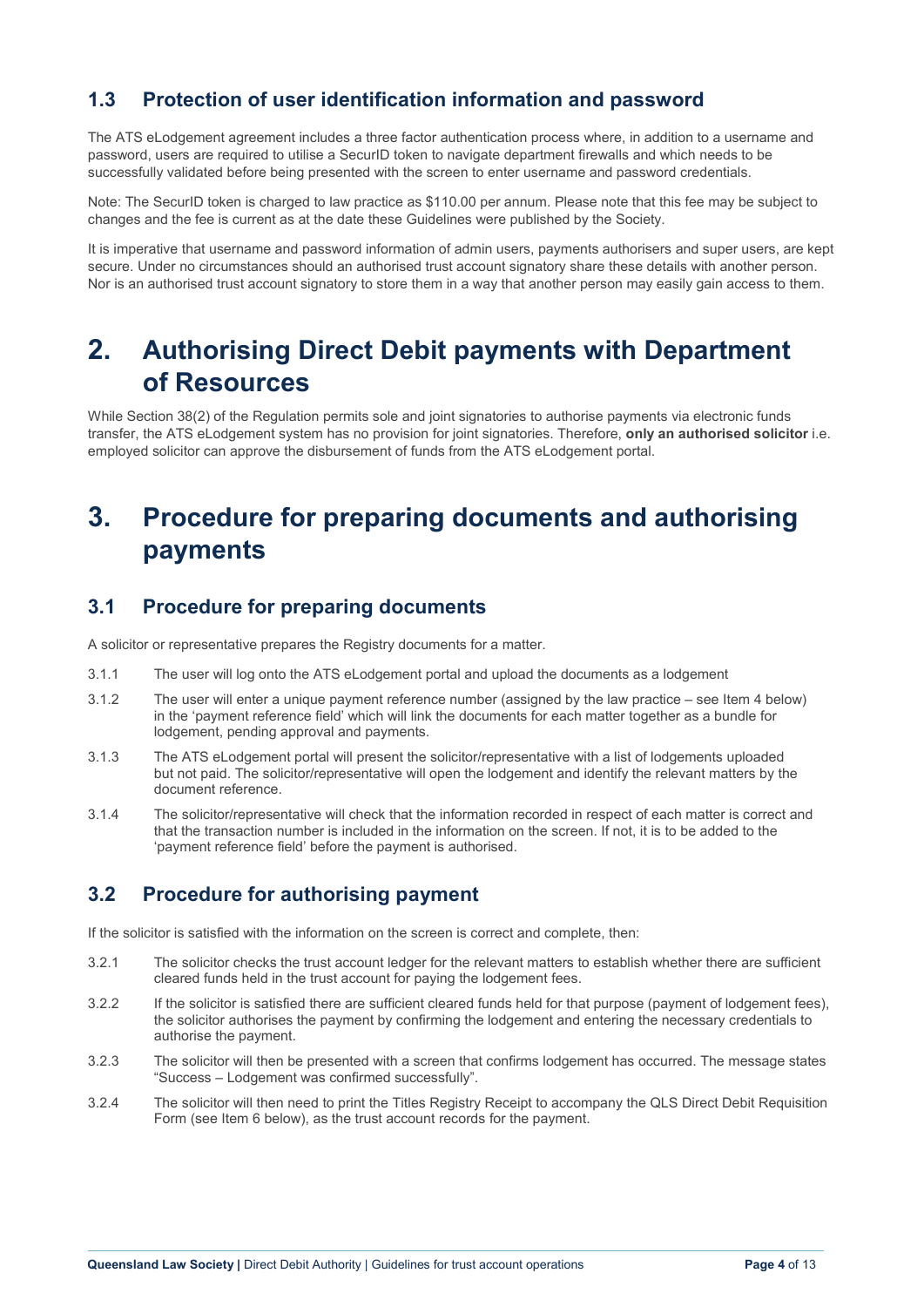# <span id="page-5-0"></span>**4. Payment reference number**

When a lodger is setup for direct debit from a trust account a mandatory, 'payment reference' field must be entered by the law practice. The mandatory field is limited to 15 characters. The value entered in this field will appear on the trust account bank statement. The payment reference number will ensure that the related matters are linked together for subsequent payment processing (i.e. all documents with the same reference number will be taken in one payment e.g. Release, Transfer and Mortgage).

Therefore, the Payment reference number is the 'transaction number' in terms of trust accounting requirements. That is that the Payment reference number is the linkage for the various trust accounting records i.e. trust account bank statement, trust account cashbook, trust account ledger, QLS Direct Debit Requisition Form and the Titles Registry Receipt.

As a law practice is able to have multiple matters in a lodgements or multiple dealings in a matter, the recommendation for the Payment reference number is to utilise a sequential sequence of numbers specific for Department of Resources direct debits for instance Titles01, Titles02, Titles03, etc.

# <span id="page-5-1"></span>**5. Information Recorded on Bank Statement**

Direct debit payments made to the Department of Resources via the ATS eLodgement portal will result in the following information being recorded on the law practice's trust account bank statement:

- Date the payment is made;
- The payment reference number (generated and recorded by the law practice in the ATS eLodgement portal); and
- <span id="page-5-2"></span>The amount of the payment.

# **6. Written records**

Section 38 of the *Legal Profession Regulation 2017* ("the Regulation") states that in respect of payments by electronic funds transfer the law practice must keep a **written record** of the payment. Direct debit is a form of electronic funds transfer.

The written records in terms of direct debits to the Department of Resources are the QLS Direct Debit Requisition Form and the Titles Registry Receipt generated after the payment is authorised in the ATS eLodgement portal.

The Society has created the QLS Direct Debit Requisition Form – Appendix C, as the Department of Resources records are inadequate for the legislative provisions. Together the two records comply with the requirements of the Act and Regulation.

# <span id="page-5-3"></span>**6.1 QLS Direct Debit Requisition Form**

The QLS Direct Debit Requisition Form is the written record for the purposes of direct debit payments to the Department of Resources. The following required particulars of the payment are to be recorded as follows:

- a) The date of the transaction;
- b) The number of the transaction (i.e. the Payment Reference Number allocated by the law practice Titles01, Titles02, etc.);
- c) The amount transferred;
- d) The name and number of the account to which the amount was transferred and relevant BSB number **Note:** It is the responsibility of the law practice to obtain the Department of Resources bank account details. This information should be obtainable when the law practice registers as a user with the ATS eLodgement portal.
- e) The name of the person to whom the payment was made (i.e. Department of Resources);
- f) Details clearly identifying the name of the person on whose behalf the payment was made and the matter reference (i.e. client name and matter number);
- g) Details clearly identifying the ledger account to be debited (i.e. matter description);
- h) Particulars sufficient to identify the purpose for which the payment was made (i.e. lodgement fees); and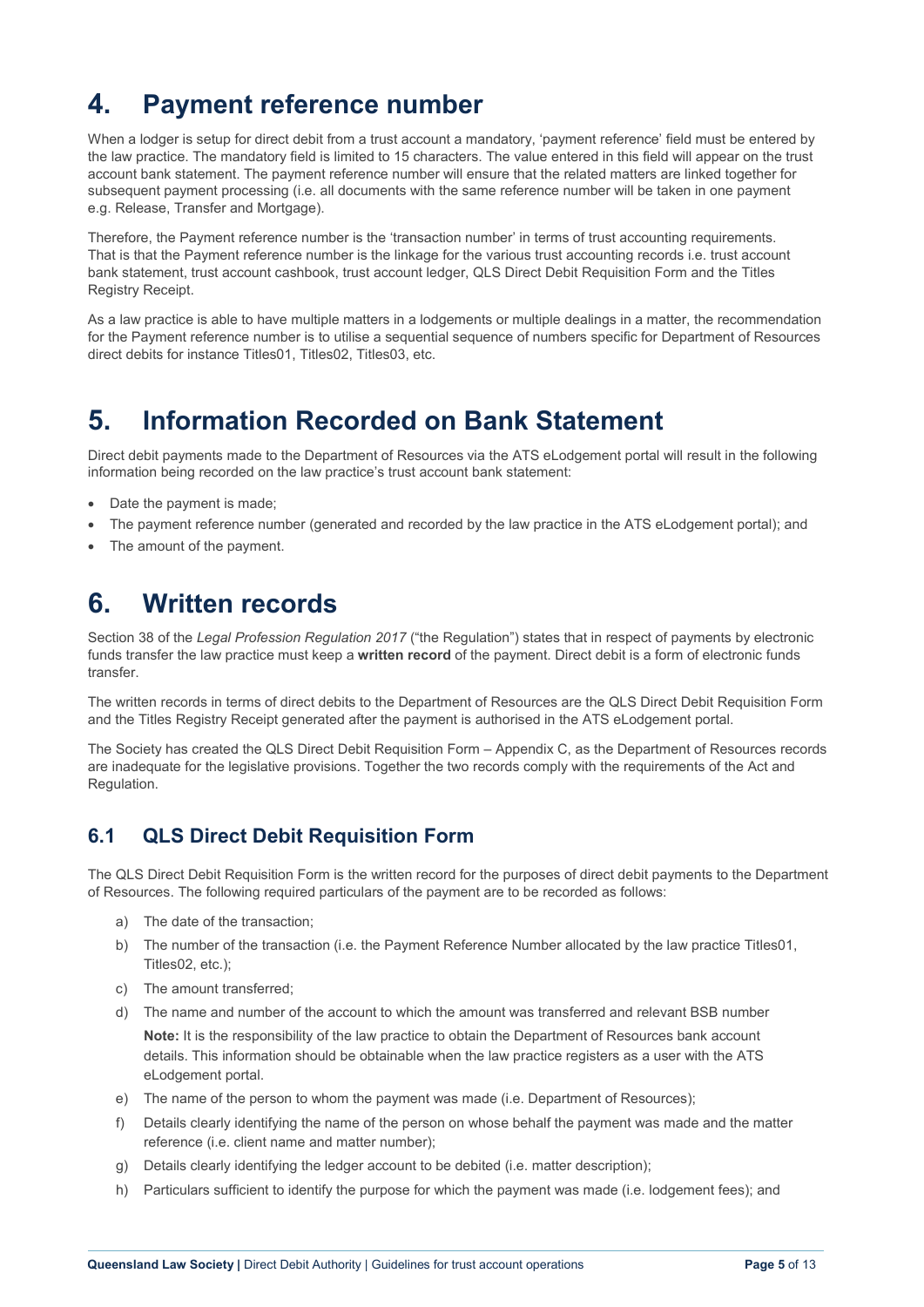i) The name, position and signature of the person who authorised the payment (this must be a sole signatory and be the same person who authorised the payment via the ATS eLodgement portal).

**Note:** The person authorising the payment must be a sole signatory and be the same person who authorised the payment via the ATS eLodgement portal.

#### <span id="page-6-0"></span>**6.2 Titles Registry Receipt**

The Titles Registry Receipt can be generated upon lodgement of the dealing. In addition, a receipt is emailed where an email address exists or if no email address the receipt is sent to the reports page in the eLodgement portal.

Titles Registry Receipt Example:

| Queensland<br>Government                                           | <b>TITLES REGISTRY</b> |                        |                                  | <b>Tax Invoice / Receipt</b> |
|--------------------------------------------------------------------|------------------------|------------------------|----------------------------------|------------------------------|
| <b>Department of Resources</b>                                     |                        |                        | <b>Receipt Number:</b>           | EL-1-202104                  |
| ABN 59 020 847 551                                                 |                        | Date:                  |                                  | 01/04/2021 09:23             |
| <b>Received with thanks from:</b>                                  |                        |                        |                                  |                              |
| <b>Lodger Code:</b>                                                |                        | Office:                |                                  | <b>ELECT LODGEMENT</b>       |
| QUEENSLAND LAW SOCIETY<br><b>GPO BOX 1785</b><br>BRISBANE QLD 4001 |                        |                        |                                  |                              |
| <b>GOODS OR SERVICES</b>                                           |                        | <b>PRICE</b> (exc GST) | <b>GST</b>                       | <b>TOTAL PRICE</b>           |
| <b>LODGEMENT PAYMENT</b>                                           | 9000100                | \$5,149.00             | Nil                              | \$5,149.00                   |
| Your Ref: 20210401QLS                                              |                        |                        |                                  |                              |
|                                                                    |                        |                        | Total (excluding GST)            | \$5,149.00                   |
|                                                                    |                        |                        | <b>GST</b><br><b>Total Price</b> | <b>Nil</b><br>\$5,149.00     |
|                                                                    |                        |                        |                                  |                              |
| <b>PAYMENT MODE</b>                                                |                        |                        |                                  | <b>AMOUNT</b>                |
| <b>DIRECT DEBIT</b><br><b>TITLES01</b>                             |                        |                        |                                  | \$1,584.00                   |
| <b>DIRECT DEBIT</b><br>TITLES02                                    |                        |                        |                                  | \$1,204.00                   |
| <b>DIRECT DEBIT</b><br>TITLES03                                    |                        |                        |                                  | \$427.00                     |
| <b>DIRECT DEBIT</b><br><b>TITLES04</b>                             |                        |                        |                                  | \$1,934.00                   |
|                                                                    |                        |                        | <b>Tendered</b>                  | \$5,149.00                   |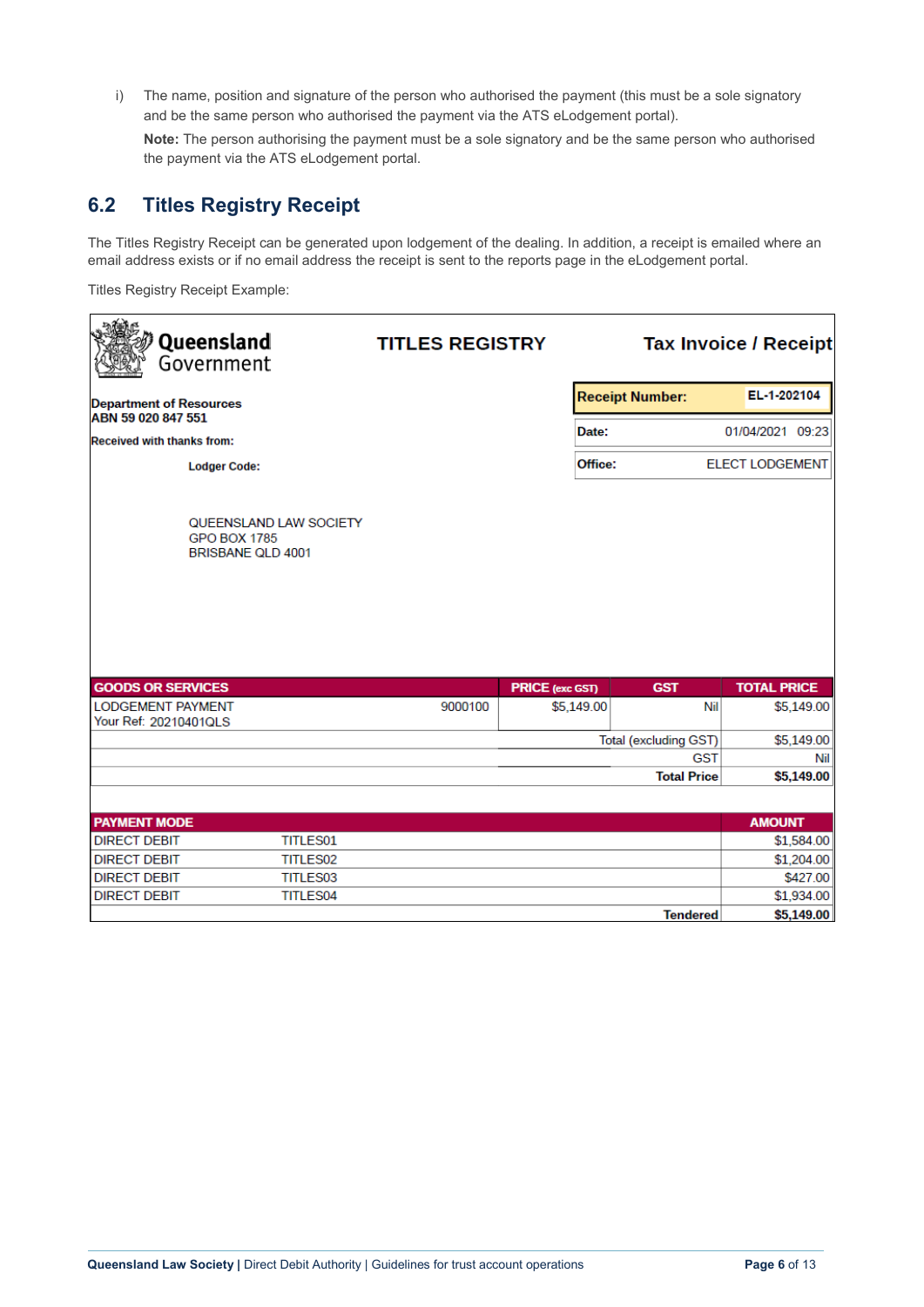# <span id="page-7-0"></span>**7. Recording payments in Trust Account Records**

There are several legislative and regulatory requirements that a law practice must comply with in relation to recording payments in the trust accounting records.

It is worth mentioning that if a law practice is using a computerised accounting system, that when the payment is recorded to the trust ledger account, it will automatically appear in the trust account payments cash book. However, the law practice is still obligated to ensure that, the above information, as per sections 41 and 42 of the Regulation, appear in the relevant trust account records.

Law practice's that continue to prepare, record and retain manual records must ensure that the below information is recorded for each direct debit payment on both the trust account payments cash book and the trust ledger account.

#### <span id="page-7-1"></span>**7.1 Cashbook**

Section 41(2) of the Regulation states that the following particulars **must** be recorded in a law practice's **trust account payments cash book** in relation to each payment of trust money by electronic funds transfer:

- a) The date **and** number of the transaction (i.e. the Payment Reference Number allocated by the law practice Titles01, Titles02, etc.);
- b) The amount transferred/direct debited;
- c) The name and number of the account to which the amount was transferred **and** the relevant BSB number; **Note:** The payee account details should be obtainable when the law practice registers with the ATS eLodgement portal. It is the responsibility of the law practice to obtain this information from the Department of Resources.
- d) The name of the person to whom the payment was made (i.e. Department of Resources);
- e) Details clearly identifying the name of the person on whose behalf the payment was made and the matter reference (typically when using a computerised accounting system, this information automatically appears when recording a payment);
- f) Details clearly identifying the ledger account to be debited (again, typically when using a computerised accounting system, this information automatically appears when recording a payment);
- g) Particulars sufficient to identify the purpose for which the payment has been made (i.e. lodgement fees).

### <span id="page-7-2"></span>**7.2 Trust Ledger**

Section 42(6) of the Regulation states that the following information **must** be recorded in the **trust ledger account** in relation to each payment of trust money by electronic funds transfer:

- a) The date **and** number of the transaction (i.e. the Payment Reference Number allocated by the law practice Titles01, Titles02, etc.)
- b) The amount transferred/direct debited;
- c) The name **and** number of the account to which the amount was transferred **and** the relevant BSB number;

**Note:** The payee account details should be obtainable when the law practice registers with the ATS eLodgement portal. It is the responsibility of the law practice to obtain this information from the Department of Resources.

- d) The name of the person to whom the payment was made (i.e. Department of Resources);
- <span id="page-7-3"></span>e) Particulars sufficient to identify the purpose for which the payment has been made (i.e. lodgement fees).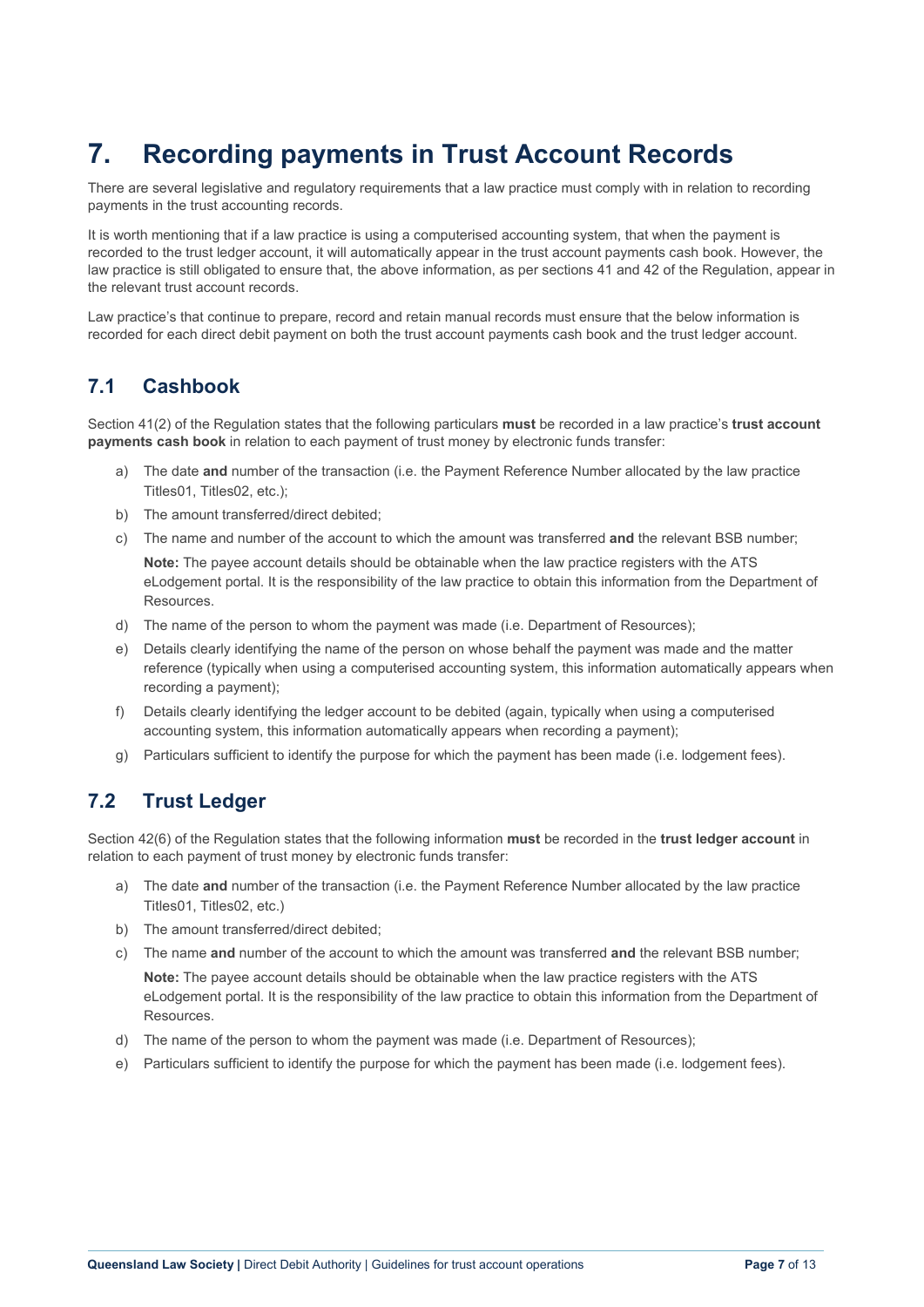# **8. Retention of written records**

The material to be retained as the **written record** for the Department of Resources direct debit payments is the QLS Direct Debit Requisition Form and the Titles Registry Receipt. These records can either be printed in paper form or kept in a printable format (i.e. PDF).

Written records must be:

- Kept for each payment (as per s38(3) of the Regulation);
- Kept in the order in which the transfers were effected (as per s38(6) of the Regulation); and
- Kept for a period of 7 years of the only or the last transaction entry in the trust record (as per s59 of the Regulation). Copies of the confirmation of payment record can also be kept on the relevant client files, although not necessary.

This means that a copy of the QLS Direct Debit Requisition Form and the supporting Titles Registry Receipt must be kept by the law practice in order in which the direct debit payments were made.

The Society suggests that the law practice keep either:

- a) A physical folder where copies of the QLS Direct Debit Requisition Form and Titles Registry Receipt can be kept; or
- b) Keep an electronic folder where electronic copies of the QLS Direct Debit Requisition Form and Titles Registry Receipt can be kept, if they can be printed on demand. Electronic copies of written records must also be backed up at least monthly and stored in a separate location (as per s32 of the Regulation).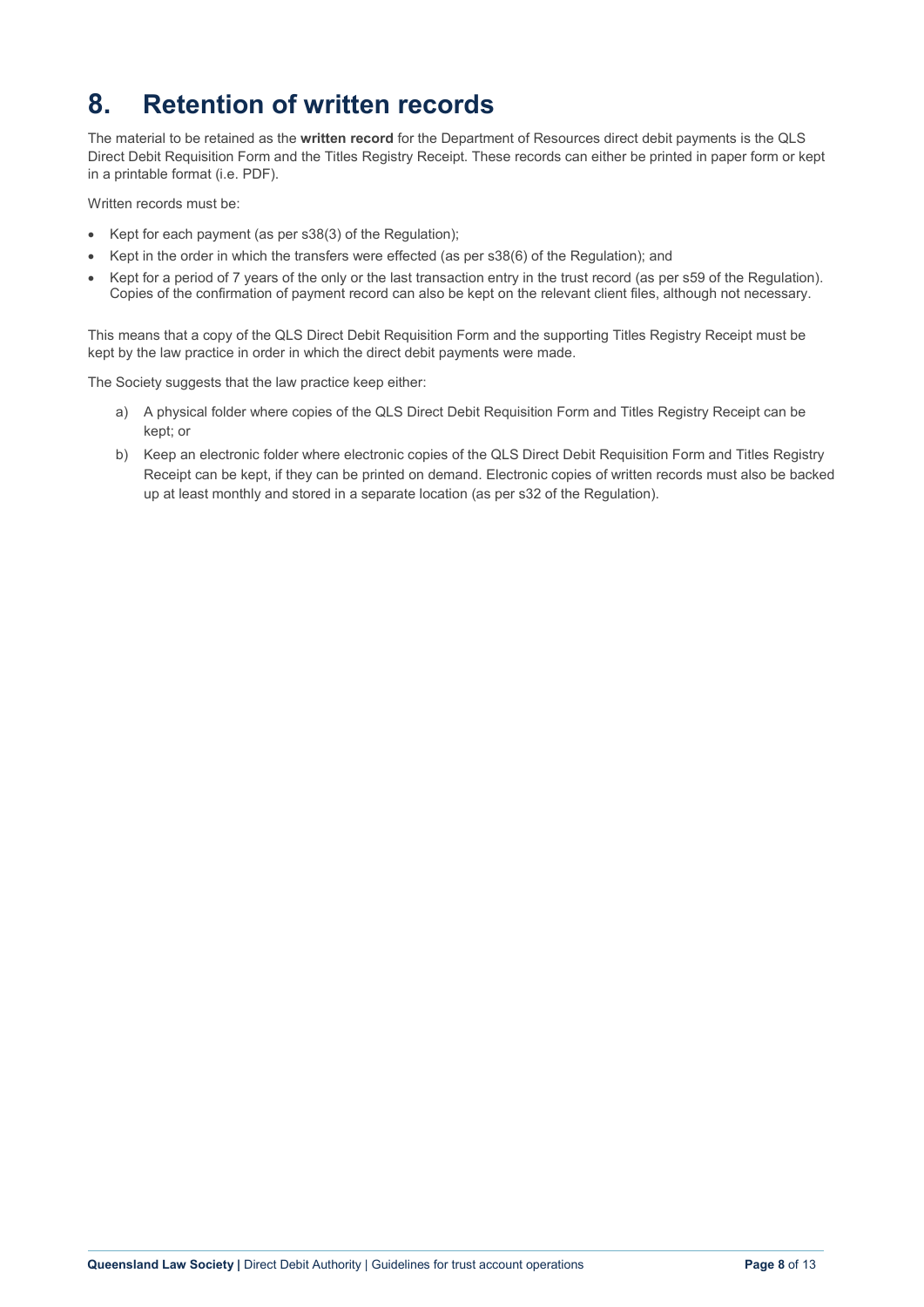# **Document History**

| <b>Version Number</b> | Amended    | <b>Details</b>                    |
|-----------------------|------------|-----------------------------------|
|                       | April 2021 | New Guidelines implemented by QLS |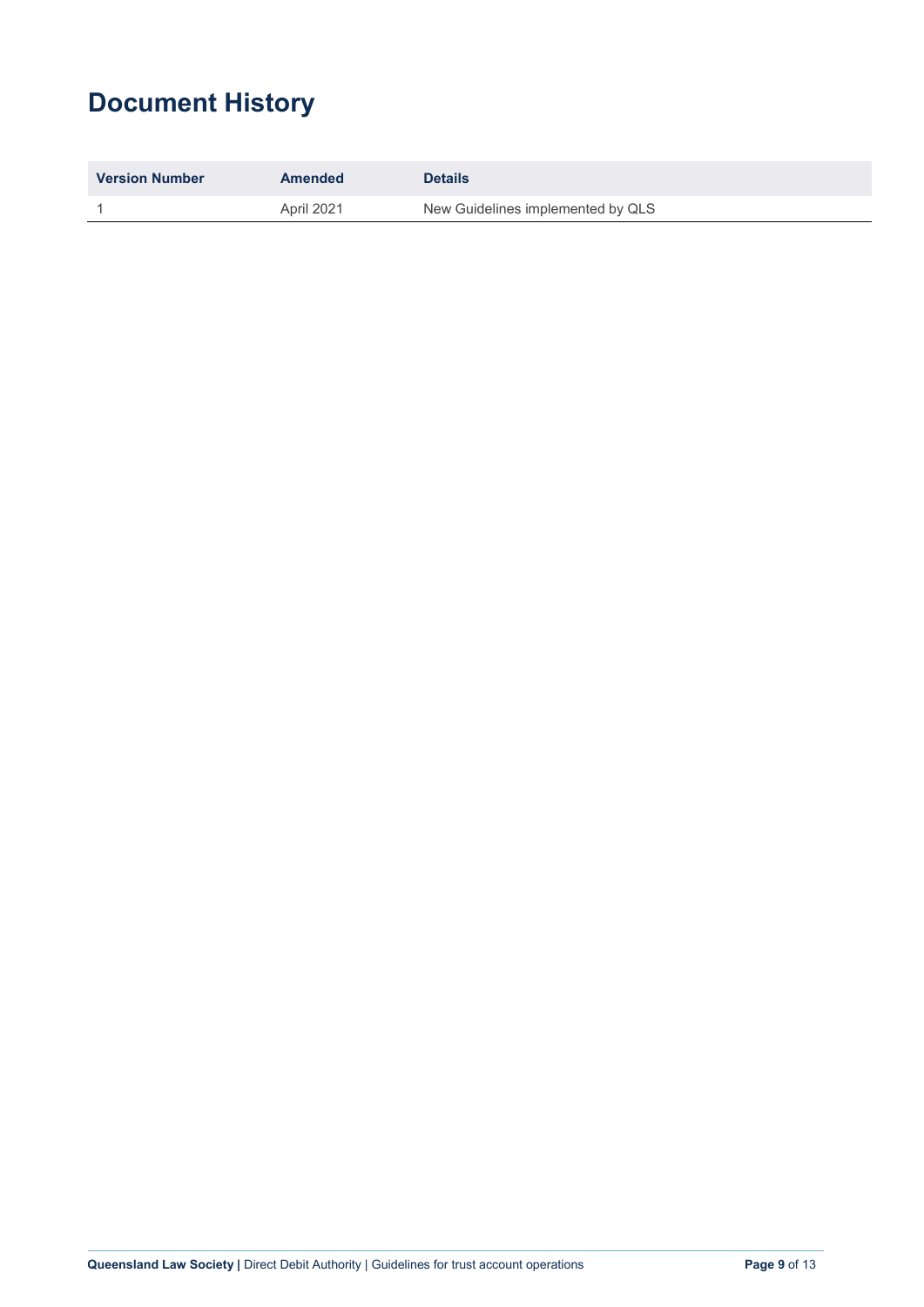<span id="page-10-0"></span>

[DATE]

#### **PRIVATE & CONFIDENTIAL**

General Manager Regulation Queensland Law Society GPO Box 1785 BRISBANE QLD 4001

Email: [managertai@qls.com.au](mailto:managertai@qls.com.au)

Dear Colleague

#### **APPLICATION FOR APPROVAL TO DIRECT DEBIT PAYMENTS TO TITLES REGISTRY OF THE DEPARTMENT OF RESOURCES**

[XYZ Law Practice] hereby applies to the General Manager Regulation Department of the Queensland Law Society for approval to make direct debit payments to the Titles Registry of the Department of Resources

The application is made in accordance with the Society's Direct Debit Authorities Titles Registry of Department of Resources Guidelines for Trust Account Operations. This will allow the law practice to make direct debit payments for lodgement fees through the Titles Registry, Automated Titles System (ATS) Electronic Lodgement portal (eLodgement) platform.

I enclose a Certificate, signed by a principal of [XYZ Law Practice], in support of this application.

Yours sincerely

[name of principal]

[XYZ Law Practice]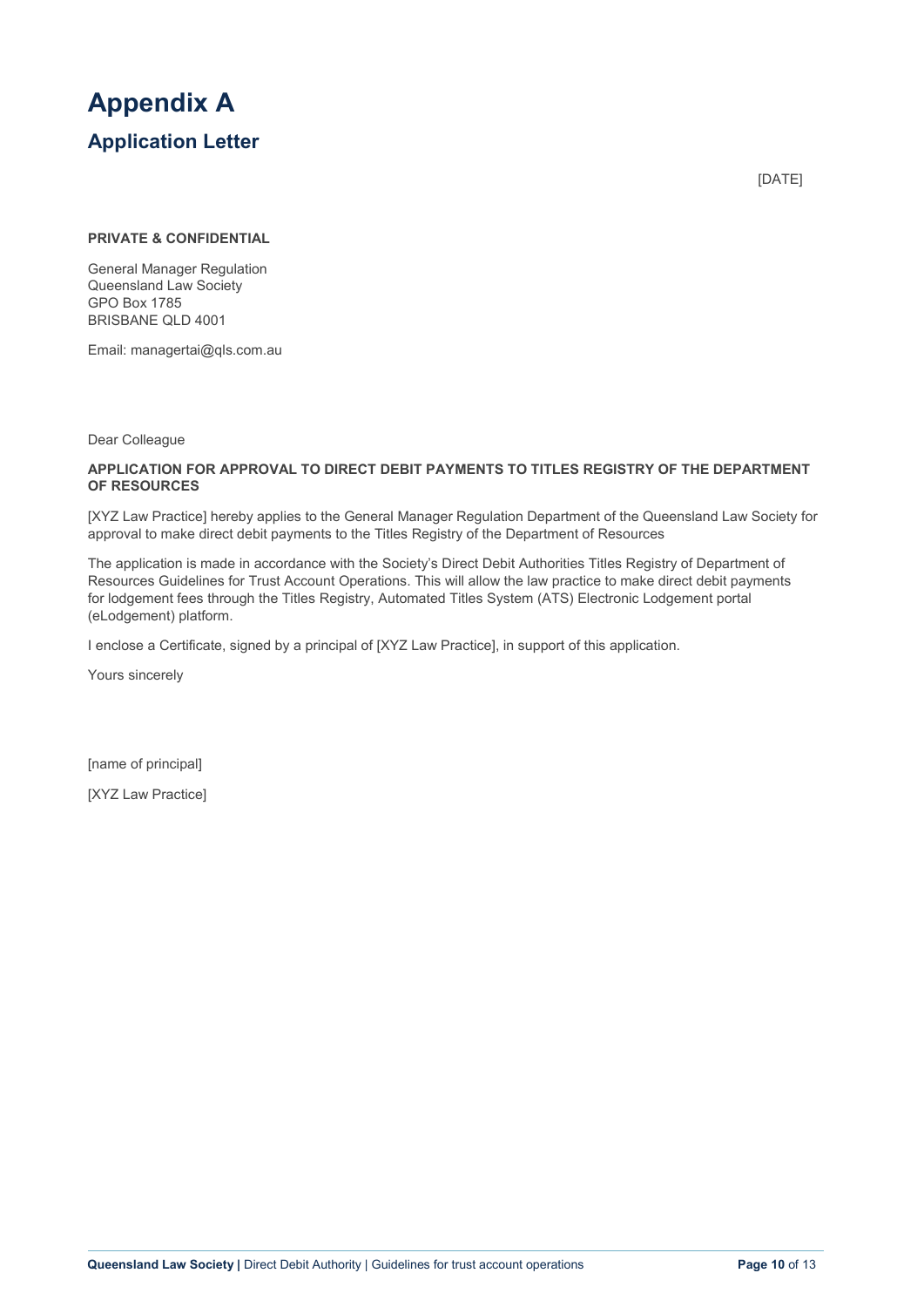# <span id="page-11-0"></span>**Appendix B**

#### **Certificate in Support of Application for Approval to make Direct Debit Payments to Titles Registry of the Department of Resources**

I, …………………………….…………..., the principal of ………………………………………..............., ("the law practice"), certify that the Direct Debit Authority Titles Registry of the Department of Resources Guidelines prepared by the Queensland Law Society ("the Guidelines") have been read and, to the best of my knowledge, are understood by the relevant authorised trust account signatories, relevant staff involved in the management of the trust account and responsible for the preparation of electronic funds transfer payments.

I further certify that, to the best of my knowledge, suitable practices and procedures have been implemented and will be observed by the law practice to comply with the Guidelines.

Details of the trust account signatories and staff of the law practice that have read the Guidelines are set out hereunder:

| <b>Full Name</b> | <b>Job Description</b> | <b>Trust Account Signatory</b> |
|------------------|------------------------|--------------------------------|
|                  |                        | Y/N                            |
|                  |                        | Y/N                            |
|                  |                        | Y/N                            |
|                  |                        | Y/N                            |
|                  |                        | Y/N                            |
|                  |                        | Y/N                            |
|                  |                        | Y/N                            |
|                  |                        | Y/N                            |
|                  |                        | Y/N                            |
|                  |                        | Y/N                            |
|                  |                        | Y/N                            |
|                  |                        | Y/N                            |

……………………………………… Signature

……………………………………… Name of principal

……………………………………… Date